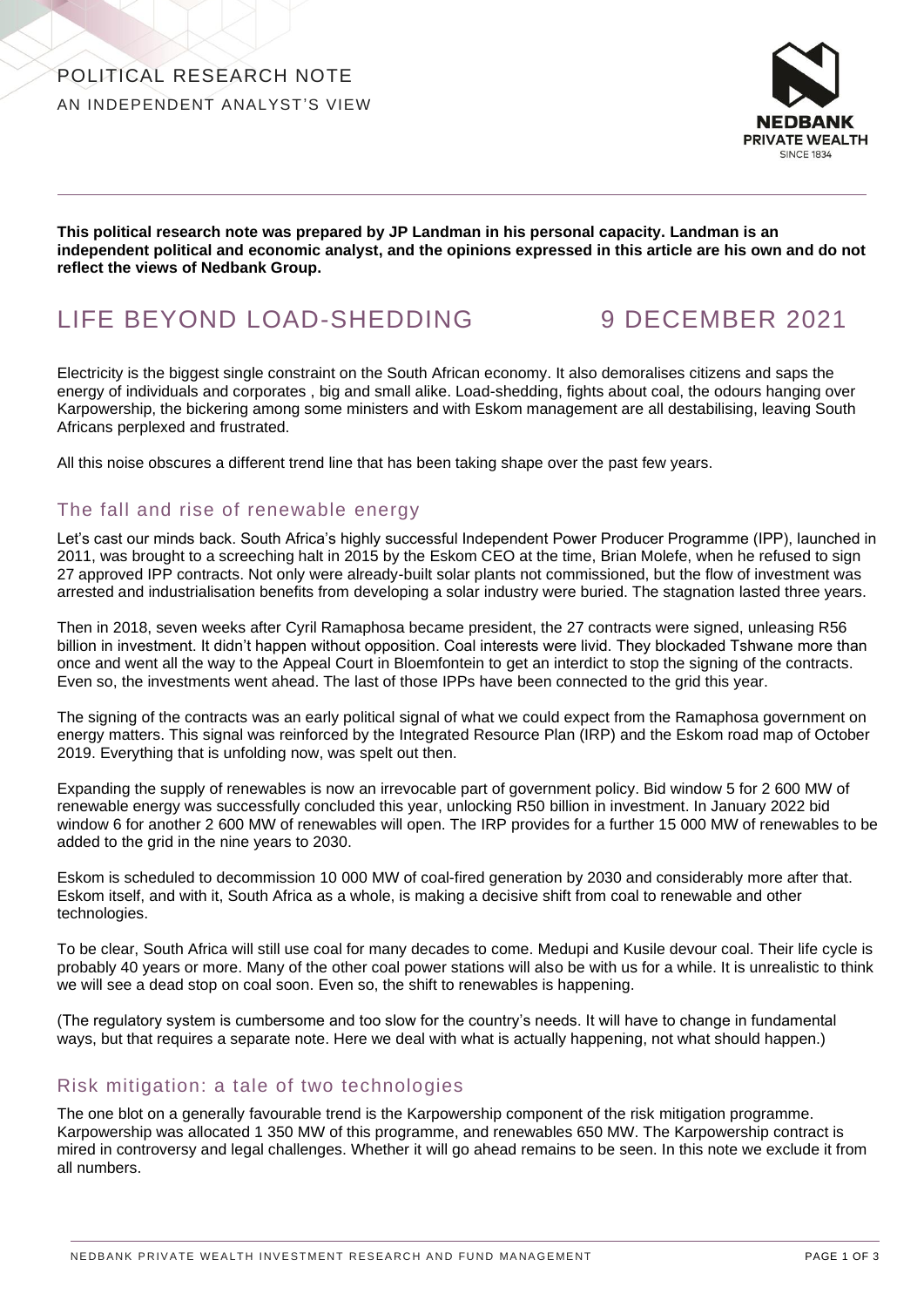The renewable contracts, on the other hand, are forging ahead. Producers must supply power from 05h00 until 21h30. Obviously, the sun doesn't shine for all those hours, so they must invest in storage technology. In Kenhardt, solar panels and batteries are being installed by a Norwegian company; and in Postmasburg a Saudi-Arabian company installed salt technology. The latter has been supplying power for 24 hours of the day for a year now. Solar and storage can help address the base load issue. Investment is expected at around R29 billion.

## Municipalities

Two other important political decisions have been taken since 2018. One was to allow municipalities to procure their own power. Johannesburg Metro was first out of the blocks and is finalising procurement for 220 MW from wind, solar and gas, among others using the roof tops of municipal buildings. The expected investment will be R3,8 billion – all of which is private capital. Eight other municipalities, including Cape Town and eThekwini, are engaged in similar initiatives but are not as far advanced as Joburg. Apart from alleviating load-shedding, it will unlock significant private sector investment.

# 100 MW, wheeling and dealing

The second crucial decision came in June. It was actually a three-in-one decision. The exemption from acquiring a National Energy Regulator of South Africa (Nersa) license for generation was lifted from 1 MW to 100 MW, companies are allowed to 'wheel' their 'own-generated' power on the Eskom grid (at a fee), and they can sell it to third parties. This led to high expectations and much excitement, but to date no projects have been registered yet. Part of the reason lies in the complicated nature of the registration process. It is easier to do than get a licence, but existing laws must still be adhered to. These include environment laws, water and land use regulations, building plan approvals and adherence to municipal bylaws. The Minerals Council has compiled a list of 16 such requirements, involving seven different authorities from municipalities to national departments to Nersa and agreeing the fee for wheeling with Eskom. Simple it ain't.

Given load-shedding, one can understand the frustration of people who want to generate power immediately and must now jump through hoops, but one can also understand that the laws of the land must be obeyed. (Again, my earlier point about revamping the entire system.)

Despite these difficulties, the projects will be executed simply because the benefits are so overwhelming (cost, energy security, carbon taxes, and environmental, social and governance **-** ESG - requirements). The Minerals Council has announced that its members are working on installing 3 900 MW at an estimated investment of R60 billion. Data from other industries are not as clear, but a leading real estate investment trust, for example, estimates that it can meet 50% of its power needs from solar and batteries. They are also upset about the regulatory process, but are proceeding nonetheless. It is noticeable how many companies are now reporting on installing renewable power.

#### Investment bonanza

Using current investment numbers, the known activities outlined above can harness R420 billion in investment over the next five to six years. More projects will mean higher investment, all provided by the private sector. The number of R420 billlion is only for generation.

Then one must add investment for upgrading of the grid (R178 billion) and distribution systems (R30 billion). Money from the COP26 agreement will help to pay for that.

The new IRP, likely to come in 2022, will certainly increase the numbers from the 2019 IRP, which will facilitate more megawatts and rands. Add it all together and R1 trillion rand over the next decade and a half is not far-fetched. These investments also open the door to local manufacturing and services, spurring activity in the same way the discovery of gold did – it formed the basis for South Africa's industrialisation between the 1920s and early 1980s.

## How long will load-shedding be with us?

The critical issue is the Energy Availability Factor (EAF) – the percentage of maximum possible contribution to the grid that plants are actually delivering. In the last financial year it was 64%. The target for this financial year was 70%. However, for the year to the end of October it ran at 63%, reaching a low of 56% in November.

The Eskom stations, excluding Medupi and Kusile, are on average 41 years old and have been poorly maintained. Part of the reason for the low EAF is a stringent maintenance programme to make up for many years of neglect. Eskom has indicated that it plans to complete this programme by September 2022, and that performance will improve after that. We will see.